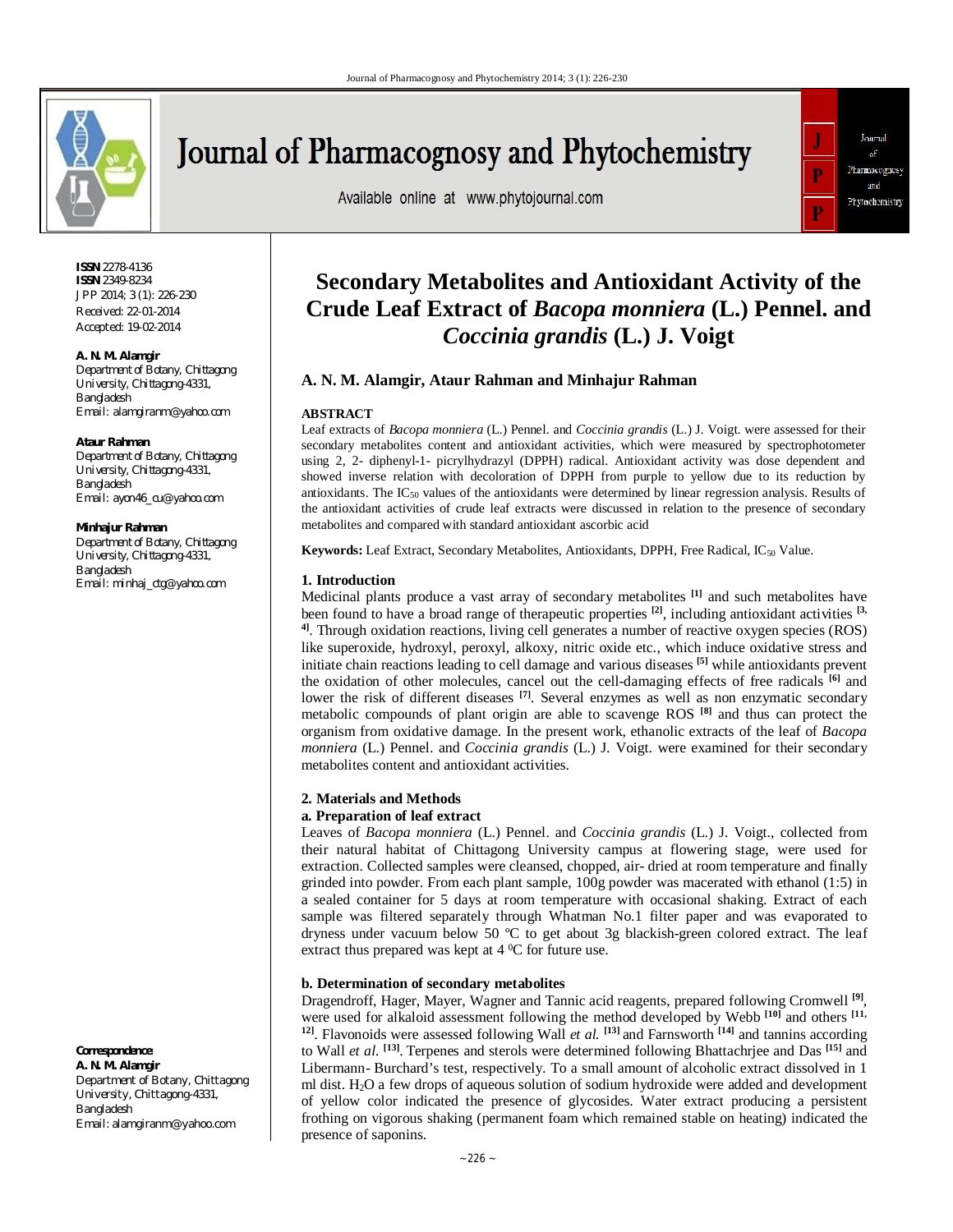# **c. Antioxidative capacity**

The antioxidative activity of the ethanolic extract was examined by comparing it with that of a known antioxidant compound, ascorbic acid, by the assays of scavenging stable free radical, 2, 2- diphenyl-1- picrylhydrazyl (DPPH) following Cuendet *et al*. **[16]** with slight modifications.

# **d. DPPH assay**

The reaction mixture contained 3ml 0.004% DPPH in 100% ethanol and 5ml (20 to 800µg/ml) crude leaf extract or ascorbic acid solution in case of experiment or standard control, respectively. After 30 min incubation period at room temperature (19 $\degree$ C) in the dark, the absorbance, optical density (OD), was measured against a blank at 517 nm in UV-Visible Spectrophotometer (Shimadzu, Japan). The degree of decolonization of DPPH from purple to yellow following reduction (Fig. 1) indicated the scavenging efficiency of the extract or ascorbic acid solution. Lower absorbance followed by the degree of decoloration of the reaction mixture indicated the free radical scavenging efficiency of the substances. The percentage of DPPH decoloration (scavenging) activity was calculated with the help of the following formula:

% of scavenging activity = 
$$
\left(\frac{A-B}{A}\right) \times 100
$$

where, *A* was the absorbance of control (DPPH solution without the sample), *B* was the absorbance of DPPH solution in the presence of the sample (leaf extract / ascorbic acid solution). Values are presented as mean with  $\pm$  SE of the mean of three replicates. The % scavenging activity was plotted against log concentration and the  $IC_{50}$  (inhibition concentration 50, µg/ml) value of leaf extract was calculated by using linear regression analysis.

# **3. Results and Discussion**

Secondary metabolites such as alkaloids, flavonoids, sterols, resins, tannins, glycosides and saponins contents were assessed qualitatively in the leaf extract of *B. monniera* and *C. grandis* (Table 1). Qualitative test of alkaloid in the leaf extracts of two plant species indicated its moderate (2+ and 3+) presence, a bit higher concentration was being noted in *C. grandis* than *B. monniera* because *C. grandis* gave more 3+ responses with different reagents. Dragendorff (D) and Wagner (W) reagents appeared more effective in the assay. Alamgir *et al.* **[17, 18]** noted the presence of alkaloid in 7 plant species while Krishnaiah *et al.* **[19]** and Koche *et al.* **[20]** found alkaloids distribution in all 14 medicinal plants they examined. All other secondary metabolites considered in the present work were present in both the species except sterols in *B. monniera* and saponins in *C. grandis*. Din *et al*. **[21]**, in a phytochemical screening of alkaloids, steroids, triterpenes and saponins carried out on 103 leaf samples from 102 plant species representing 78 genera and 41 families of Malaysia, reported that a total of 4, 19 and 53 leaf samples gave positive results for alkaloids, steroids/triterpenes and saponin, respectively. Edeoga *et al.* <sup>[22]</sup> detected the presence of alkaloids, cardiac glycosides, flavonoids, phlobatannin, saponins, steroids, tannins and terpenoids in all 10 medicinal plant species they examined. Sporadic and uneven distributions of all these secondary metabolites in different medicinal plant species,

however, are reported by others **[19, 20, 23]** .

In the present work, the scavenging activities of the ethanolic extract of leaf of *B. monniera* and *C. grandis* were determined and compared with that of the standard antioxidant ascorbic acid. DPPH is a radical and a trap (scavenger) for other radicals. DPPH free radical in solution is purple in color with its odd electron and gives a strong absorption maximum at 517 nm and the color of DPPH turns from purple to yellow (Figures 1, 2) when the odd electron becomes paired with hydrogen from a free radical scavenging antioxidant to form the reduced DPPH-H when the molar absorptivity of the DPPH radical undergoes reduction. The % of scavenging activity (reverse to decoloration) of both ascorbic acid and leaf extracts were increased almost linearly with the rise of their concentrations similar to that of the first order reaction of enzyme kinetics (Figure 3). The resulting dose dependent decolorization is stoichiometric with respect to number of electrons captured and, therefore, the rate of reduction of a chemical reaction upon addition of DPPH is used as an indicator for antioxidant activity and thus explains the mechanism DPPH free radical scavenging activity.

The scavenging kinetics of both ascorbic acid and leaf extracts after the zone of the first order reaction later became nonlinear and, however, showed dose dependent activity (Table 2). The spectrometric absorptive activities at 517nm for different concentrations were inversely related to respective free radical scavenging activities. Among the eight different concentrations (20 to 800µg/ml) of ascorbic acid and leaf extracts of two plant sources, the highest scavenging activities were 96.86%, 75.85% and 86.02%, respectively for ascorbic acid, *B. monniera* and *C. grandis* at 800µg/ml concentration. Ghosh *et al.* **[24]** with similar extract of the aerial parts of *B. monniera* also noted concentration dependent scavenging activities.

Concentrations of the antioxidants (leaf extracts/ascorbic acid standard) required for the inhibition of DPPH radical scavenging effect up to  $50\%$ ,  $IC_{50}$ , were calculated by linear regression analysis from a graph constructed by plotting the % of scavenging values against the respective log concentration of antioxidatants (Figure 4). The calculated  $IC_{50}$  values for ascorbic acid, leaf extracts of *B. monniera* and *C. grandis* were 2.19, 224.08 and 106.25μg/ml, respectively (Table 2, Figure 4). The  $IC_{50}$  value denotes 50% inhibition of absorbance; a lower value would reflect greater antioxidant activity of the sample and vice-versa. Ghosh *et al.* **[24]** with *B. monniera*  noted IC<sup>50</sup> value 238.22µg/ml, a higher value than that of the present work, while Mishra *et al*. **[25]** with the methanolic extract of *C. grandis* noted  $IC_{50}$  value 54.6  $\mu$ g/ml, a lower value, than that of the present work. While examining the antioxidant activities of the methanolic and ethanolic extracts of a large number of plant species different investigators noted a wide range of variation in  $IC_{50}$  values <sup>[26]</sup>. Both the plants of the present work showed a high level free radical (DPPH) scavenging or antioxidant activity, *C. grandis* had higher activity than that of *B. monniera*. The free radical scavenging (antioxidant) activities of these plants species are due to the different secondary metabolites and they probably contribute to their effectiveness in therapeutic use.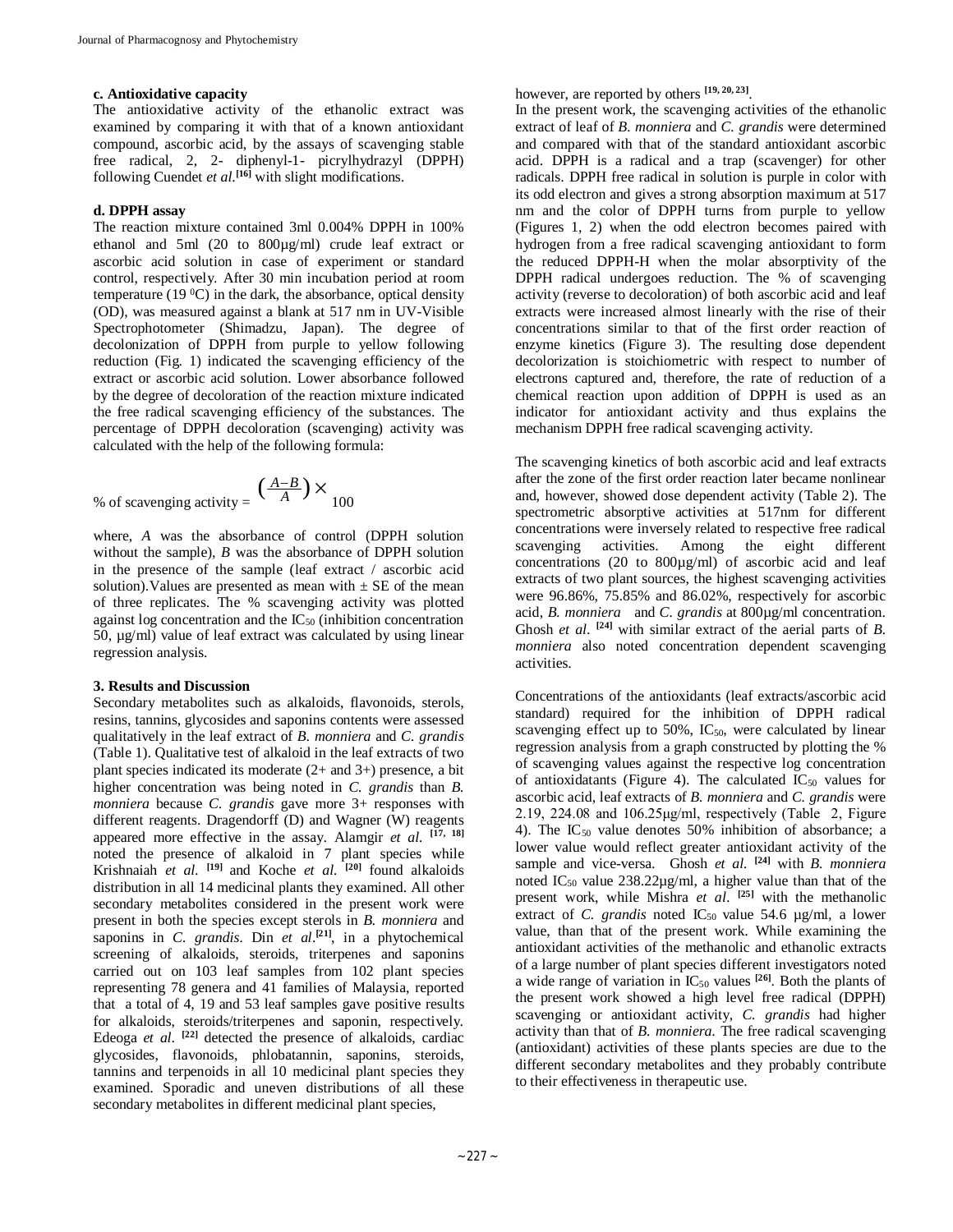| Scientific name and<br>family | <b>Plant</b><br>part<br>used | Secondary metabolites of the leaf extracts |      |      |      |      |                                  |                |               |                |                   |                 |  |
|-------------------------------|------------------------------|--------------------------------------------|------|------|------|------|----------------------------------|----------------|---------------|----------------|-------------------|-----------------|--|
|                               |                              | <b>Alkaloids</b>                           |      |      |      |      | Metabolites other than alkaloids |                |               |                |                   |                 |  |
|                               |                              | <b>Reagents</b> used                       |      |      |      |      | <b>Flavonoids</b>                | <b>Sterols</b> | <b>Resins</b> | <b>Tannins</b> | <b>Glycosides</b> | <b>Saponins</b> |  |
|                               |                              | D                                          | Н    | M    |      | W    |                                  |                |               |                |                   |                 |  |
| Bacopa monniera               |                              |                                            |      |      |      |      |                                  |                |               |                |                   |                 |  |
| $(L.)$ Pennel.                | $3+$<br>Leaf                 | $2+$                                       | $2+$ | $2+$ | $3+$ |      |                                  |                |               |                |                   |                 |  |
| (Scrophulariaceae)            |                              |                                            |      |      |      |      |                                  |                |               |                |                   |                 |  |
| Coccinia grandis              |                              |                                            |      |      |      |      |                                  |                |               |                |                   |                 |  |
| $(L.)$ J. Voigt.              | Leaf                         | $3+$                                       | $3+$ | $3+$ |      | $3+$ |                                  |                |               |                |                   |                 |  |
| (Cucurbitaceae)               |                              |                                            |      |      |      |      |                                  |                |               |                |                   |                 |  |

Table 1: Secondary metabolites (alkaloids, flavonoids, sterols, resins, tannins, glycosides and saponins) contents in the leaf of *Bacopa monniera* (L.) Pennel. and *Coccinia grandis* (L.) J. Voigt.

**Table 2:** DPPH free radical scavenging activity of ascorbic acid, *Bacopa monniera* (L.) Pennel. and *Coccinea grandis* (L.) J. Voigt (leaf) ethanol extract.

| <b>Bacopa</b>                     |                          |                         | Absorbance at 550 nm  |                          |                         | Scavenging activity, %   |               | $IC_{50}$ , µg/ml of different<br>antioxidant agents |                |               |
|-----------------------------------|--------------------------|-------------------------|-----------------------|--------------------------|-------------------------|--------------------------|---------------|------------------------------------------------------|----------------|---------------|
| monniera<br>Conc.<br>$(\mu g/ml)$ | Log<br>Conc.             | <b>Ascorbic</b><br>acid | <b>B.</b><br>monniera | $\mathcal{C}$<br>grandis | <b>Ascorbic</b><br>acid | <b>B.</b><br>monniera    | C.<br>grandis | <b>Ascorbic</b><br>acid                              | В.<br>monniera | C.<br>grandis |
| Control                           | $\overline{\phantom{0}}$ | 0.568                   | 0.421                 | 0.472                    |                         | $\overline{\phantom{0}}$ |               |                                                      |                |               |
| 20                                | 1.30                     | 0.170                   | 0.374                 | 0.345                    | 68.02                   | 20.76                    | 26.91         |                                                      |                |               |
| 40                                | 1.60                     | 0.147                   | 0.360                 | 0.332                    | 72.08                   | 23.73                    | 29.66         |                                                      |                |               |
| 60                                | 1.78                     | 0.118                   | 0.351                 | 0.310                    | 76.30                   | 25.64                    | 34.32         |                                                      |                |               |
| 80                                | 1.90                     | 0.090                   | 0.334                 | 0.275                    | 80.60                   | 29.24                    | 41.74         |                                                      |                |               |
| 100                               | 2.00                     | 0.065                   | 0.323                 | 0.226                    | 85.65                   | 31.57                    | 52.12         | 2.19                                                 | 224.08         | 106.25        |
| 200                               | 2.30                     | 0.053                   | 0.255                 | 0.156                    | 89.37                   | 45.97                    | 66.95         |                                                      |                |               |
| 400                               | 2.60                     | 0.031                   | 0.190                 | 0.116                    | 93.85                   | 59.75                    | 75.42         |                                                      |                |               |
| 800                               | 2.90                     | 0.015                   | 0.114                 | 0.066                    | 96.86                   | 75.85                    | 86.02         |                                                      |                |               |



**Fig 1:** Principle of DPPH free radical scavenging mechanism and color transformation from purple(a) to yellow(b) on abstraction of hydrogen in the antioxidant reaction.



**Fig 2:** Dose dependent decolorization of DPPH from purple to yellow (L→R) dependent on the degree of reduction (DPPH→DPPH-H) by antioxidant (ascorbic acid or leaf extract).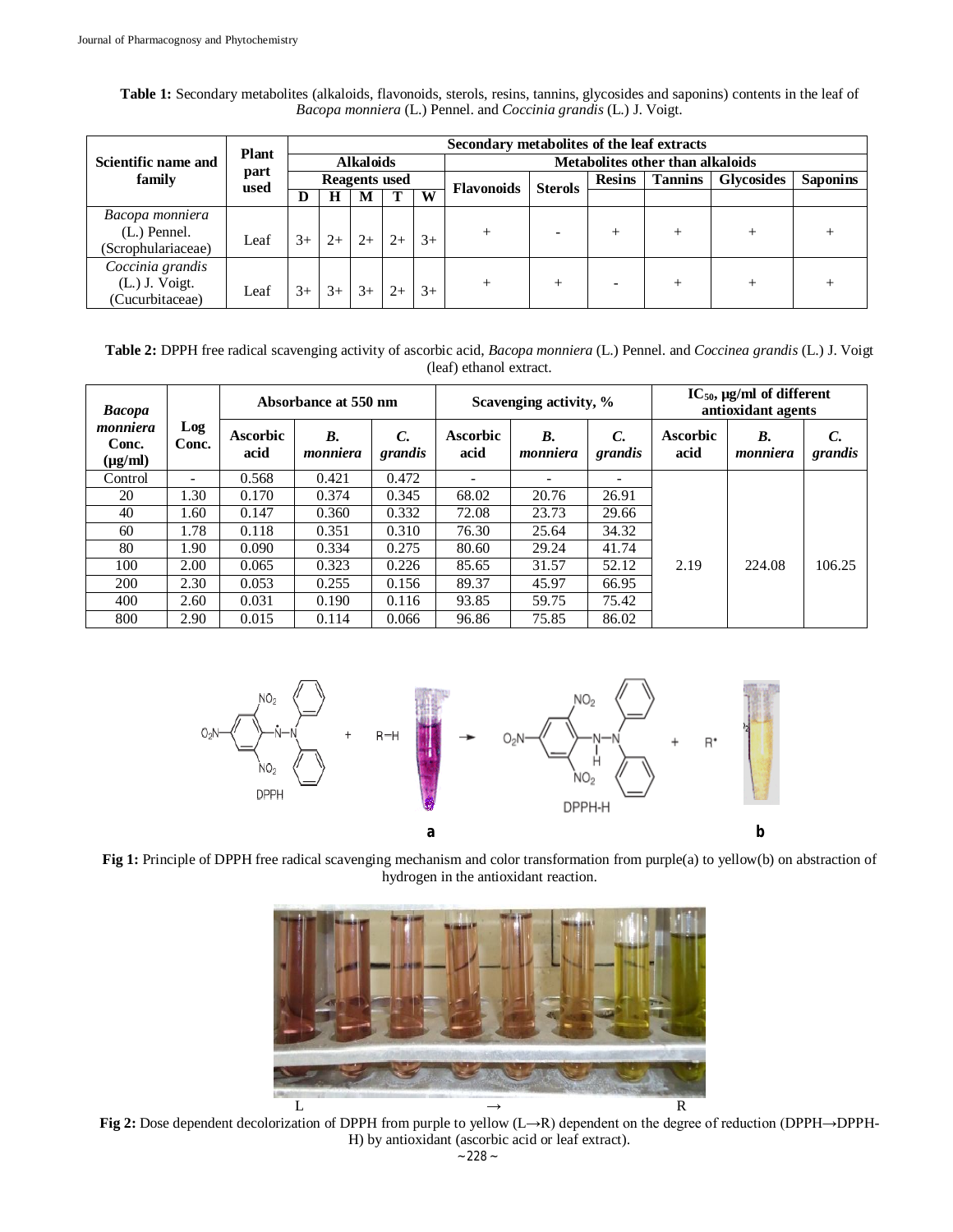Each test tube contained 3ml DPPH (0.004%) and 5ml of ascorbic acid or leaf extract at different concentrations (20 to 800µg/ml). Test tubes showing gradual color change from purple to yellow signify increased reduction of free radical (DPPH), increased antioxidant and decreased absorptive activity.



Concentration of antioxidants (ascorbic acids/ leaf extracts,  $0 \rightarrow 900\mu\text{g/ml}}$ )

**Fig 3:** The % scavenging activity of standard antioxidant ascorbic, *B. monniera* and *C. grandis* leaf extract.



**Fig 4:** Regression line for IC<sub>50</sub> value of ascorbic acid (a), *B. monniera* (b), and *C. grandis* (c) leaf extracts was constrated by putting % of scavenging activity against log concentration. For a. ascorbic acid,  $y = 19.24x + 43.45$ , log IC<sub>50</sub>=0.340, IC<sub>50</sub>=2.19µg/ml; b. *B*. *monniera*, y= 36.13x-34.92, log IC<sub>50</sub>= 2.350, IC<sub>50</sub>=224.08 µg/ml; and c. *C. grandis*, y= 41.31x-33.08, logIC<sub>50</sub>=2.026, IC<sub>50</sub>= 106.25 µg/ml.

### **4. References**

1. Croteau R, Kutchan TM, Lewis NG. Natural products (secondary metabolites). *In*: Biochemistry and molecular biology of plants, Buchanan B,

Gruissem W, Jones R (Eds.), Rockville, MD: American Society of Plant Physiologists, New York, 2000, pp. 1250-1318.

2. Cragg GM, Newman DJ. Plants as a source of